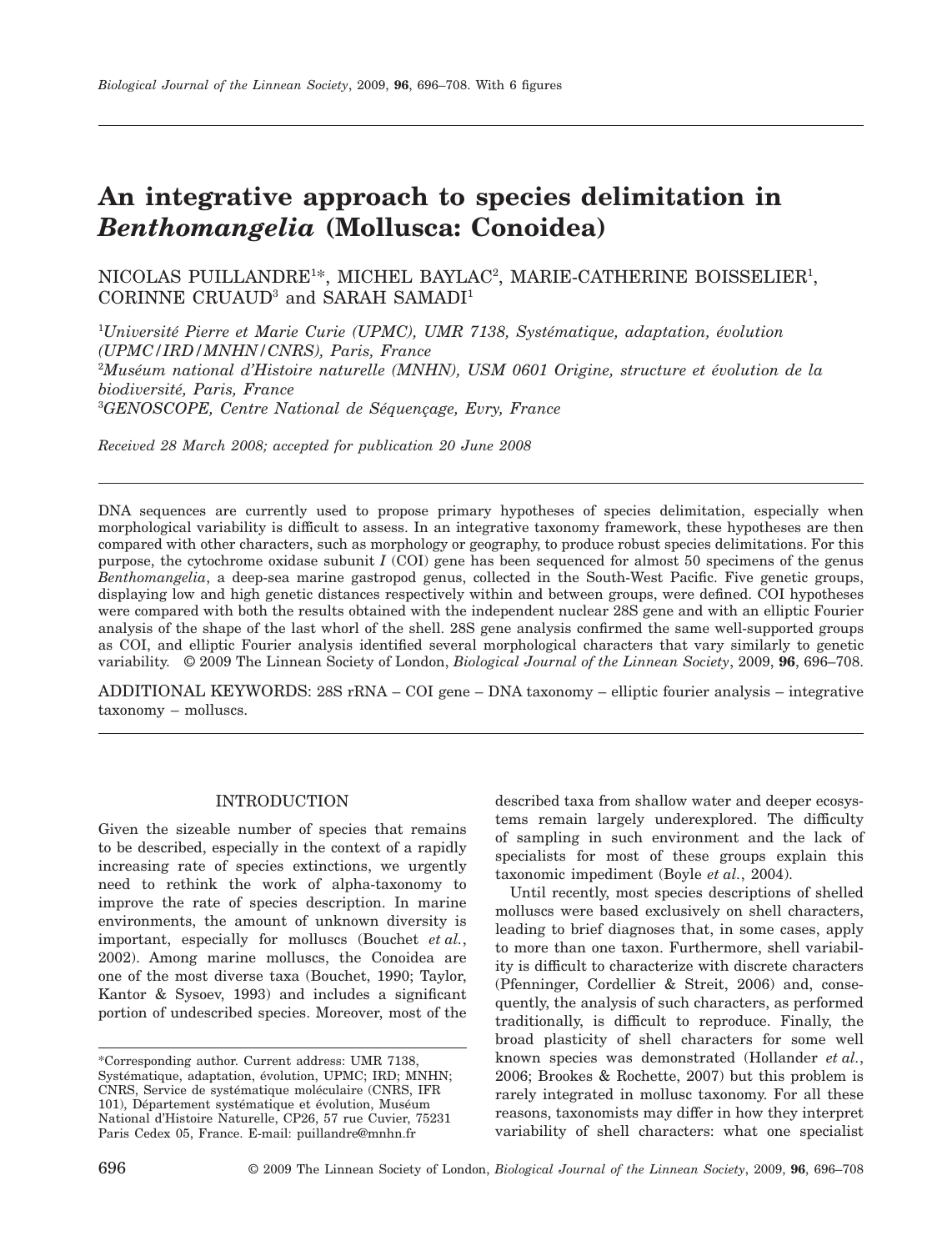interprets as geographical or bathymetrical variation can be interpreted by another as specific differences. As a consequence, quite contradictory opinions about species delimitations in literature are not rare [Röckel, Rolan & Monteiro (1980) versus Monteiro, Tenorio & Poppe (2004) (Cape Verde *Conus*)].

The difficulty of confronting different opinions is also increased by the lack of a solid theoretical and methodological framework, *de facto* rendering many taxonomical opinions untestable hypotheses. Recently, concepts and methods underlying the delimitation of terminal taxa were clarified, advocating for the use of an integrative framework. De Queiroz (1998), followed by Samadi & Barberousse (2006), first suggested that a unified view of 'what is a species' is possible if species are considered as definitively diverging lineages and most of the other so-called 'species concepts' as criteria for delimiting species (Sites & Marshall, 2003). In this context, molecular characters are classically used to propose primary hypotheses of species delimitation based on genetic distances (Floyd *et al.*, 2002; Vogler & Monaghan, 2007). By contrast to the morphological characters used in most mollusc species description, molecular characters are strictly heritable and reproducible. Within an integrative framework (De Queiroz, 2007), these primary molecular hypotheses can then be tested against several criteria: (1) monophyly of primary species hypotheses (Wheeler & Meier, 2000; Meyer & Paulay, 2005); (2) independent genetic markers, such as a nuclear gene, because gene trees do not necessarily reflect the species tree (Nichols, 2001; Funk & Omland, 2003); and (3) morphological analysis to discuss species delimitations based on genetic data (Pfenninger *et al.*, 2006; Bichain *et al.*, 2007).

In this integrative context, we aimed to combine several criteria to propose new hypotheses of species delimitations in the genus *Benthomangelia* (Conoidea, Conidae). This is a widely distributed genus of bathyal and abyssal marine molluscs (Bouchet & Warén, 1980). It was described by Thiele (1925), grouping together species previously placed in other genera. Since 1925, new species have been described, based on morphological characters such as ornamentations and the shape of the shell (Bouchet & Warén, 1980; Sysoev & Ivanov, 1985; Sysoev, 1988). Ten species are now considered as valid (Tucker, 2004), of which six are present in the Pacific. Several potential new forms have been recently collected during cruises organized by the Museum National d'Histoire Naturelle (MNHN) and the Institut de Recherche pour le Développement (IRD) but the great and sometimes continuous morphological variability complicates the delimitation of species based solely on these characters (Bouchet & Sysoev, 2001).

We demonstrate the delimitation of genetic groups within the genus *Benthomangelia*, using molecular characters and a tree-based method. Two independent genes are used, one mitochondrial (cytochrome oxidase subunit *I*; COI) and one nuclear (28S) gene. An elliptic Fourier analysis (EFA; Rohlf, 1996) of the shape of the last whorl of the shell is also performed, allowing detailed analysis of complex structures as a whole (Monti, Baylac & Lalanne-Cassou, 2001). By contrast to shell characters used in most molluscan species descriptions, EFA has the advantage to be formalized and thus reproducible. EFA analysis complements the DNA-based species delimitation because morphological characters are indispensable for the delimitation of species in an integrative framework. Indeed, the genetically defined groups can be described morphologically, on the basis of shell characters linked to interspecific genetic variation, as opposed to the morphological variability linked to geographical or ecological factors.

# MATERIAL AND METHODS

## SAMPLING

Specimens of *Benthomangelia* were collected between 2004 and 2007 during several deep-sea cruises conducted by the MNHN and the IRD in Philippines, Vanuatu, and Solomon Islands (Fig. 1, Table 1). Living specimens were anesthetized in  $MgCl<sub>2</sub>$  and fixed in 95% ethanol. Shells were kept intact and the same individuals were used for both molecular and morphological analyses.

# **SEQUENCING**

DNA was extracted from a piece of foot, using 6100 Nucleic Acid Prepstation system (Applied Biosystems). Two gene fragments were amplified: (1) a fragment of 658 bp of the COI mitochondrial gene using universal primers LCO1490 and HCO2198 (Folmer *et al.*, 1994) and (2) a fragment of 900 bp of the rDNA 28S gene, using the primers C1 and D3 (Jovelin & Justine, 2001). All polymerase chain reactions (PCR) were performed in  $25 \mu L$ , containing 3 ng of DNA,  $1 \times$  reaction buffer, 2.5 mM MgCl<sub>2</sub>, 0.26 mM dNTP,  $0.3 \mu M$  of each primer, 5% DMSO and 1.5 U of Q-Bio Taq (MPBiomedicals) for all genes. COI gene amplifications were performed according to Hebert, Cywinska & Ball (2003); for the 28S gene, they consisted of an initial denaturation step at 94 °C for 4 min, followed by 30 cycles of denaturation at 94 °C for 30 s, annealing at 52 °C and extension at 72 °C for 1 min. The final extension was at 72 °C for 10 min. PCR products were purified and sequenced by the Genoscope (genbank accession numbers EU015528, EU015628, EU015644, EU015743, and EU428956–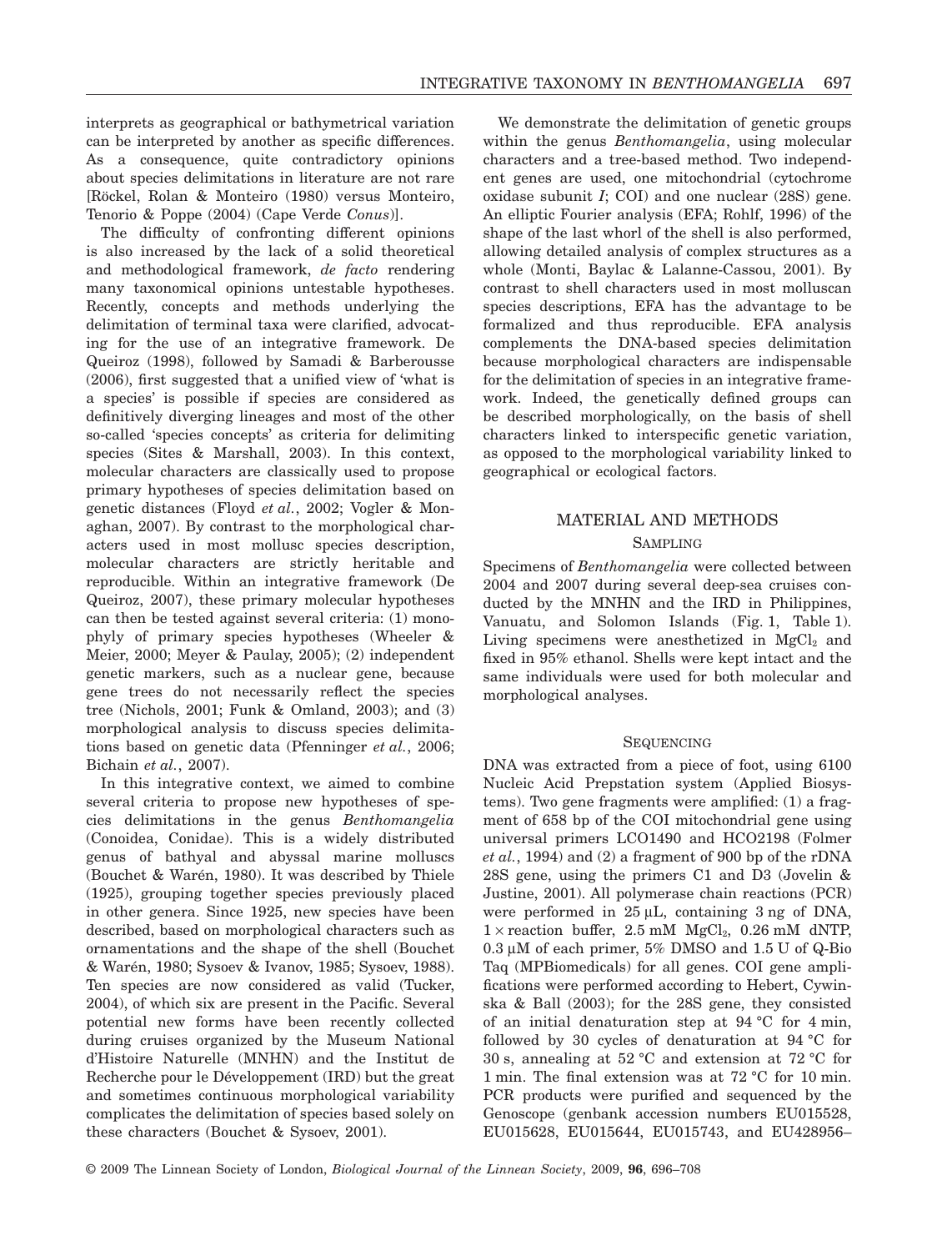

**Figure 1.** South-west Indo-Pacific map, with emphazis on Philippines (1), Solomon Islands (2) and Vanuatu (3). Sampling sites for each cruise are represented, with the same symbols used for canonical variate analysis (Figs 5, 6; see also Supporting information, Fig. S2).

EU429039). In all cases, both directions were sequenced to confirm accuracy of each haplotype sequence.

A specimen of the sister group of *Benthomangelia* (Puillandre *et al.*, 2008), the genus *Toxicochlespira* (17925, genbank accession number: EU015738 and EU015623 for the COI and 28S genes, respectively) and two other Conoidea (specimens 17866, *Mangelia*, EU015688 and EU015573 and 17754, *Turris*, EU015677 and EU015562) are used as the outgroup. Outgroups were chosen to form a non-monophyletic group, as recommended by Darlu & Tassy (1993).

#### GENETIC ANALYSIS

The COI and 28S sequences were manually aligned because no ambiguous indels were found. Standard molecular diversity indices were calculated using ARLEQUIN, version 3.1 (Excoffier, Laval & Schneider, 2005).

#### *Genotypic clustering*

Genetic pairwise distances (excluding outgroups) for each gene separately were calculated with PAUP 4.0b10 (Swofford, 2002), using the best fitting model of nucleotide substitution for each gene as defined by MODELTEST (Posada & Crandall, 2001), in conjunction with PAUP 4.0b10, following the Akaike information criterion. These distances are visualized on a Neighbour-joining tree (NJ) tree calculated using PAUP 4.0b10 to define groups of specimens with low genetic distances within groups and high distances between groups.

## *Phylogenetic analyses*

Phylogenetic reconstruction were conducted using Bayesian analysis (BA), consisting of two Markov chains (2 000 000 generations each with a sampling frequency of one tree each hundred generations) run in four parallel analyses using MrBayes (Huelsenbeck, Ronquist & Hall, 2001). When the log-likelihood scores were found to stabilize, a consensus tree was calculated after omitting the first 25% trees as burnin. Only the number of nucleotide substitutions categories was fixed for BA. Phylogenetic analyses were performed on the cluster housed at the MNHN (17 nodes, two Go Ram per node, 30 AMDs 64-bit CPUs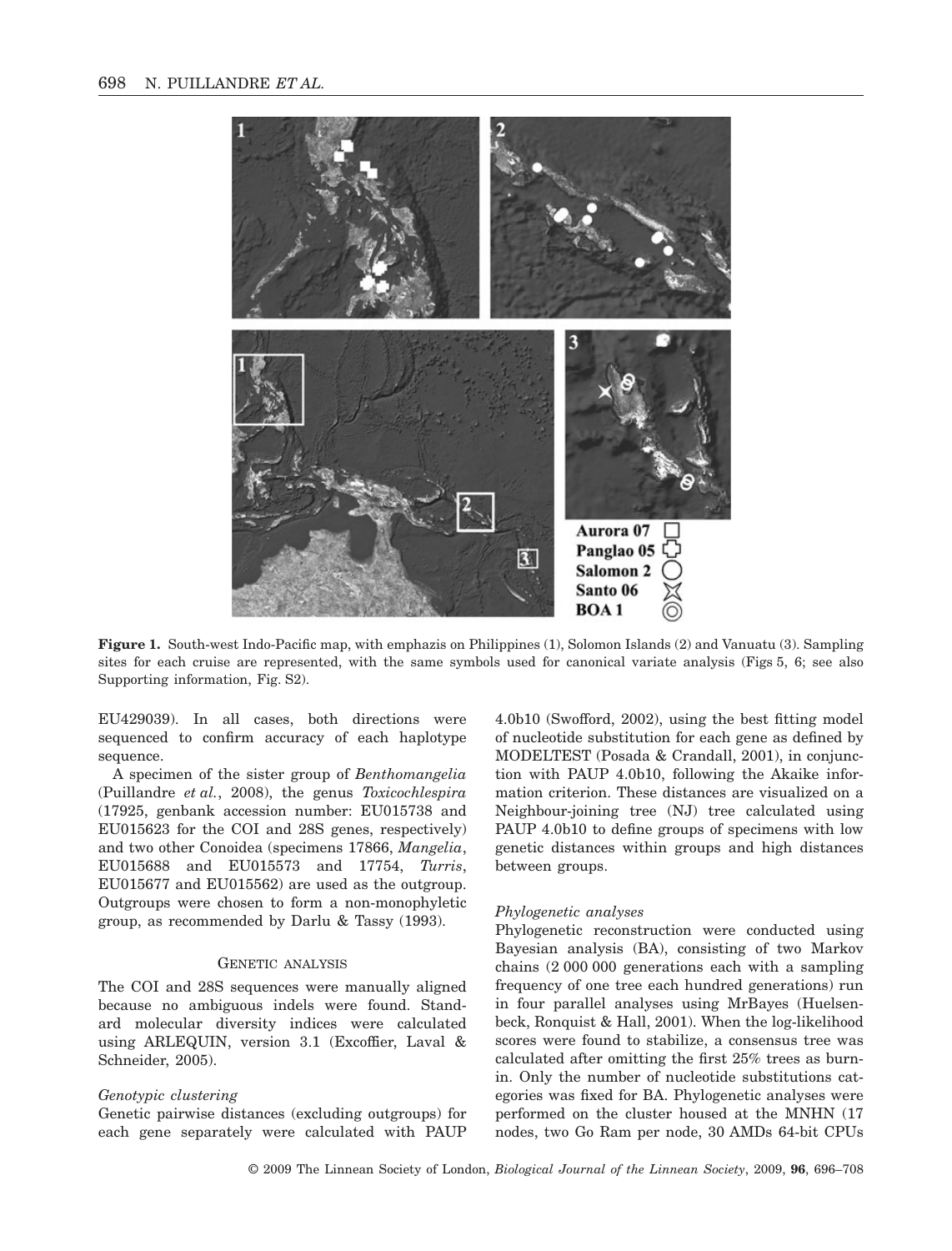| <b>Table 1.</b> Identification number, cruise, station, depth, coordinates, and species number, as determined by the molecular |  |  |  |  |  |  |  |
|--------------------------------------------------------------------------------------------------------------------------------|--|--|--|--|--|--|--|
| analysis, are given for each specimen                                                                                          |  |  |  |  |  |  |  |

| ID    | Cruise               | Station         | Depth (minimum<br>to maximum) | DNA group                           | <b>COI</b>                           | 28S              |             |                            |  |
|-------|----------------------|-----------------|-------------------------------|-------------------------------------|--------------------------------------|------------------|-------------|----------------------------|--|
| 17950 | Aurora 07            | CP2678          | $507 - 540$ m                 | 14°46.54N                           | Longitude<br>123°09.69E              | $\boldsymbol{2}$ |             |                            |  |
| 17952 | Aurora 07            | CP2729          | $593 - 600$ m                 | 15°19.04N                           | 121°37.02E                           | $\,2$            | $\mathbf X$ | $\mathbf X$<br>$\mathbf X$ |  |
| 17953 | Aurora 07            | CP2729          | $593 - 600$ m                 | $15^{\circ}19.04N$                  | 121°37.02E                           | $\boldsymbol{2}$ | $\mathbf X$ | $\mathbf X$                |  |
| 17954 | Aurora 07            | CP2734          | $453\text{--}460$ m           | $15^{\circ}56.41N$                  | 121°48.71E                           | $\,2$            | $\mathbf X$ |                            |  |
| 17955 | Aurora 07            | CP2734          | $453\text{--}460$ m           | $15^{\circ}56.41N$                  | 121°48.71E                           | $\boldsymbol{2}$ |             | $\mathbf X$                |  |
| 17956 | Aurora 07            | CP2734          | 453-460 m                     | $15^{\circ}56.41N$                  | 121°48.71E                           | $\,2$            | $\mathbf X$ | $\mathbf X$                |  |
| 17957 | Aurora 07            | CP2749          | 473 m                         | 15°56.38N                           | 121°49.46E                           | $\,2$            | $\mathbf X$ | $\mathbf X$                |  |
|       | Aurora 07            | CP2749          |                               | $15^{\circ}56.38\mathrm{N}$         | 121°49.46E                           | $\,2$            | $\mathbf X$ | $\mathbf X$                |  |
| 17958 | Aurora 07            | CP2749          | 473 m<br>473 m                |                                     |                                      | $\,2$            | $\mathbf X$ | $\mathbf X$                |  |
| 17959 |                      |                 |                               | $15^{\circ}56.38N$                  | 121°49.46E                           |                  | $\mathbf X$ | $\mathbf X$                |  |
| 17960 | BOA <sub>1</sub>     | CP2427          | 745-827 m                     | $14^{\circ}56.2^{\prime}S$          | 166°54.8'E                           | $\mathbf{1}$     | $\mathbf X$ | $\mathbf X$                |  |
| 17961 | BOA <sub>1</sub>     | CP2422          | $667 - 750$ m                 | $14^{\circ}55.1^{\prime}S$          | 166°55.4'E                           | $\mathbf{1}$     | $\mathbf X$ | $\mathbf X$                |  |
| 17835 | BOA <sub>1</sub>     | $\text{CP}2462$ | $618 - 641$ m                 | 16°37.5'S                           | 167°57.4'E                           | $\mathbf{1}$     | $\mathbf X$ | $\mathbf X$                |  |
| 17962 | BOA <sub>1</sub>     | CP2462          | $618 - 641$ m                 | 16°37.5'S                           | 167°57.4'E                           | $\mathbf 1$      | $\mathbf X$ | $\mathbf X$                |  |
| 17963 | BOA <sub>1</sub>     | CP2462          | 618-641 m                     | $16^{\circ}37.5^{\prime}\mathrm{S}$ | 167°57.4'E                           | $\boldsymbol{2}$ | $\mathbf X$ | $\mathbf X$                |  |
| 17964 | BOA <sub>1</sub>     | CP2461          | 582-614 m                     | 16°35.5'S                           | 167°57.9'E                           | $\mathbf{1}$     |             | $\mathbf X$                |  |
| 17965 | BOA <sub>1</sub>     | CP2461          | 582-614 m                     | 16°35.5'S                           | 167°57.9'E                           | $\mathbf{1}$     | $\mathbf X$ | $\mathbf X$                |  |
| 17966 | Panglao 05           | CP2333          | $584 - 596$ m                 | $9^{\circ}38.2'N$                   | 123°43.5'E                           | $\mathbf{1}$     | $\mathbf X$ | $\mathbf X$                |  |
| 17967 | Panglao 05           | CP2334          | $606 - 631$ m                 | 9°37.5'N                            | 123°40.2'E                           | $\mathbf{1}$     | $\mathbf X$ | $\mathbf X$                |  |
| 17968 | Panglao 05           | CP2358          | $569 - 583$ m                 | 8°52.1'N                            | 123°37.1'E                           | $\mathbf 1$      | $\mathbf X$ | $\mathbf X$                |  |
| 17969 | Panglao 05           | CP2388          | 762-786 m                     | 9°26.9'N                            | 123°34.5'E                           | $\mathbf{1}$     | $\mathbf X$ | $\mathbf X$                |  |
| 17970 | Panglao 05           | CP2388          | 762-786 m                     | 9°26.9'N                            | 123°34.5'E                           | $\mathbf{1}$     | $\mathbf X$ | $\mathbf X$                |  |
| 17971 | Panglao 05           | CP2388          | 762-786 m                     | 9°26.9'N                            | 123°34.5'E                           | $\mathbf{1}$     | $\mathbf X$ | $\mathbf X$                |  |
| 17972 | Panglao 05           | CP2381          | $259\text{--}280$ m           | 8°43.3'N                            | 123°19.0'E                           | $\overline{4}$   | $\mathbf X$ | $\mathbf X$                |  |
| 17973 | Panglao 05           | CP2384          | 624-647 m                     | 8°46.2'N                            | 123°16.1'E                           | $\mathbf{1}$     | $\mathbf x$ | $\mathbf X$                |  |
| 17974 | Panglao 05           | CP2386          | 2120-2149 m                   | 8°49.3'N                            | 123°01.9'E                           | $\mathbf{1}$     | $\mathbf X$ | $\mathbf X$                |  |
| 17975 | Panglao 05           | CP2389          | 784-786 m                     | 9°27.9'N                            | 123°38.4'E                           | $\mathbf{1}$     | $\mathbf X$ | $\mathbf X$                |  |
| 17976 | Panglao 05           | CP2388          | 762-786 m                     | 9°26.9'N                            | 123°34.5'E                           | $\mathbf{1}$     | $\mathbf X$ | $\mathbf X$                |  |
| 17977 | Panglao 05           | CP2389          | 784-786 m                     | 9°27.9'N                            | 123°38.4'E                           | $\mathbf{1}$     | $\mathbf X$ | $\mathbf X$                |  |
| 17978 | Panglao 05           | CP2389          | 784-786 m                     | 9°27.9'N                            | 123°38.4'E                           | $\mathbf{1}$     | $\mathbf X$ | $\mathbf X$                |  |
| 17979 | Panglao 05           | CP2392          | $242 - 400$ m                 | 9°29.0'N                            | 123°41.1'E                           | $\overline{4}$   | $\mathbf X$ | $\mathbf X$                |  |
| 17980 | Panglao 05           | CP2396          | 609-673 m                     | 9°36.3'N                            | 123°42.0'E                           | $\mathbf{1}$     | $\mathbf X$ | $\mathbf X$                |  |
| 17981 | Salomon 2            | CP2268          | 632-640 m                     | $7^{\circ}48.7^{\prime}S$           | 156°53.3'E                           | $\bf 5$          | $\mathbf X$ | $\mathbf X$                |  |
| 17982 | Salomon <sub>2</sub> | CP2175          | $579 - 585$ m                 | $9^{\circ}05.8^{\prime}S$           | 158°59.9'E                           | $\mathbf{1}$     | $\mathbf X$ | $\mathbf X$                |  |
| 17983 | Salomon 2            | CP2219          | 650-836 m                     | $7°58.3'$ S                         | 157°34.4'E                           | 3                | $\mathbf X$ | $\mathbf X$                |  |
| 17984 | Salomon 2            | CP2219          | 650-836 m                     | $7°58.3'$ S                         | 157°34.4'E                           | $\,3$            | $\mathbf X$ | $\mathbf X$                |  |
| 17985 | Salomon 2            | CP2182          | 762-1060 m                    | 8°47'0S                             | 159°37.9'E                           | $\mathbf{1}$     | $\mathbf X$ |                            |  |
| 17930 | Salomon 2            | CP2269          | 768-890 m                     | $7^{\circ}45.1^{\prime}S$           | 156°56.3'E                           | 3                | $\mathbf X$ | $\mathbf X$                |  |
| 17986 | Salomon 2            | CP2196          | $724 - 765$ m                 | 8°25.6'S                            | $159^{\circ}25.9^{\prime}\mathrm{E}$ | 1                | $\mathbf X$ | $\mathbf x$                |  |
| 17987 | Salomon <sub>2</sub> | CP2196          | 724-765 m                     | $8°25.6'$ S                         | 159°25.9'E                           | $\mathbf{1}$     | $\mathbf X$ | x                          |  |
| 17988 | Salomon 2            | CP2196          | 724–765 m                     | 8°25.6'S                            | $159^{\circ}25.9^{\prime}E$          | 1                | $\mathbf X$ | X                          |  |
| 17989 | Salomon 2            | CP2264          | $515 - 520$ m                 | $7°52.4'$ S                         | 156°51.0'E                           | $\mathbf{1}$     | $\mathbf X$ | $\mathbf X$                |  |
| 17990 | Salomon 2            | CP2195          | $543 - 593$ m                 | 8°25.5'S                            | 159°26.4'E                           | $\mathbf{1}$     | $\mathbf X$ | $\mathbf X$                |  |
| 17991 | Salomon 2            | CP2194          | 440-521 m                     | 8°24.8'S                            | 159°26.7'E                           | $\mathbf{1}$     | $\mathbf X$ |                            |  |
| 17992 | Salomon 2            | CP2213          | $495 - 650$ m                 | 7°38.7'S                            | 157°42.9'E                           | 1                | $\mathbf X$ | $\mathbf X$                |  |
| 17993 | Salomon 2            | CP2213          | $495 - 650$ m                 | 7°38.7'S                            | 157°42.9'E                           | 1                | $\mathbf X$ | $\mathbf X$                |  |
| 17994 | Santo 06             | AT105           | 408-444 m                     | $15^{\circ}03.0^{\prime}S$          | 166°34.5'E                           | 4                | $\mathbf X$ | X                          |  |
| 17925 | Salomon 2            | CP2227          | $508\text{--}522$ m           | 6°37.2'S                            | 156°12.7'E                           | Toxicochlespira  | $\mathbf X$ | X                          |  |
| 17866 | Panglao 04           | S19             | $3 - 4 \text{ m}$             | 9°42.1'N                            | 123°51.4'E                           | Mangelia         | $\mathbf X$ | $\mathbf X$                |  |
| 17754 | Panglao 04           | $\rm R42$       | $8 - 22$ m                    | $9°37.1'N$                          | 123°52.6'E                           | Turris           | $\mathbf X$ | $\mathbf X$                |  |

In the column COI and 28S, a cross indicates that the specimen has been successfully sequenced for the gene.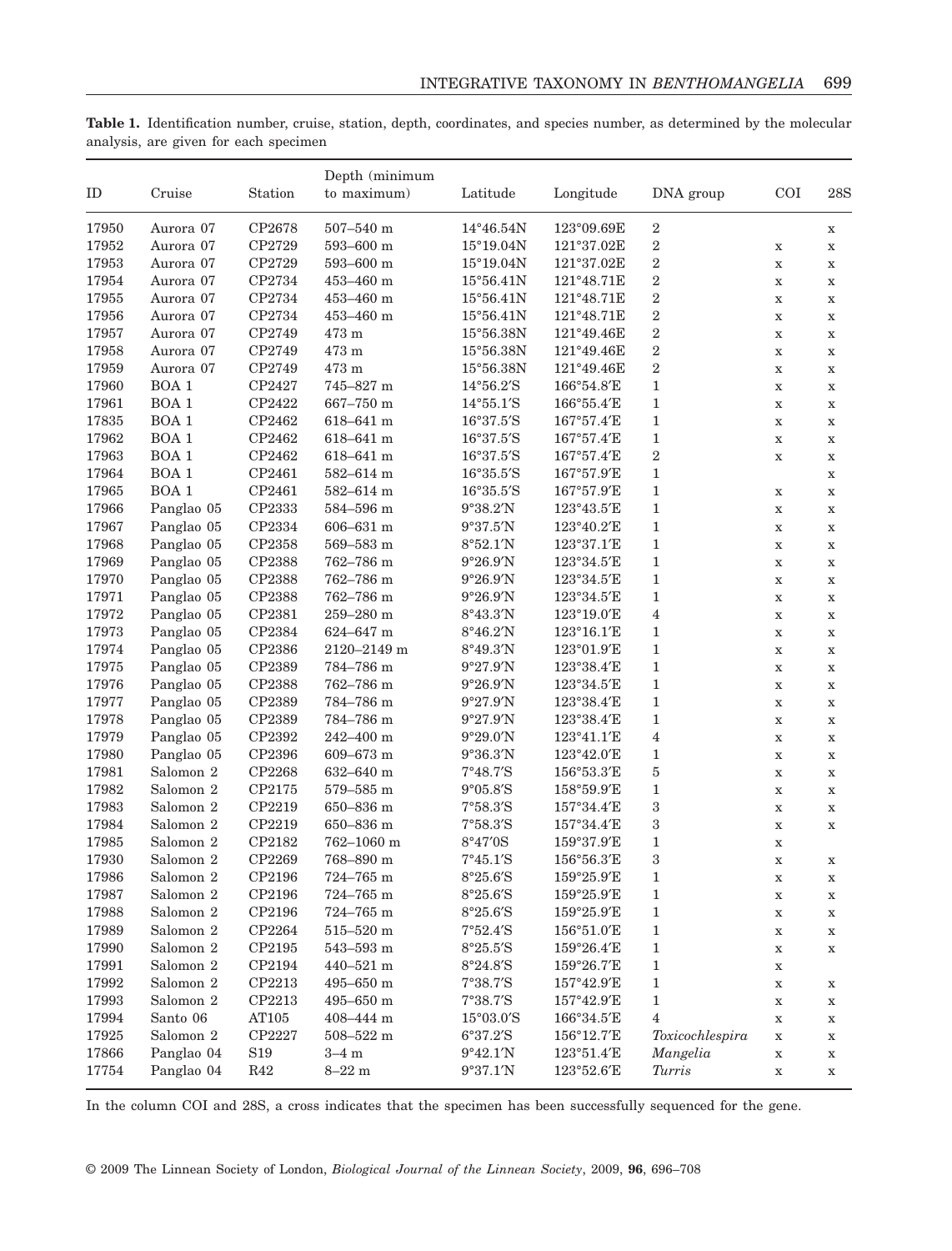for the slave nodes and 4 Xeon 32-bit CPU for the two master nodes).

#### *Gene flow estimation*

Within each group of specimens defined by genotypic clustering and phylogenetic analyses, the population structure was estimated between groups of specimens collected in different geographic region. ARLEQUIN, version 3.1 was used to perform analysis of molecular variance (with a 10 000 permutations test) for each pair of populations.

## FOURIER ANALYSIS

Morphometric analyses were performed on the same 46 shells used for the molecular analysis.

The shape of the last whorl has been previously considered informative in the alpha-taxonomy of *Benthomangelia* (Bouchet & Warén, 1980). To test the consistency of this hypothesis with the results obtained with the genetic data, the morphometric analysis considered only this part of the shell. Shells were placed horizontally, aperture up, and digitized using a macro stand. To evaluate the potential positioning error, each shell was digitized twice. The same error was also estimated by digitizing three shells (chosen as three very similar ones) five times each (position test dataset; PTD). As the labrum of some shells was broken, the lateral orientation of the shell could variate from one shell to another. To estimate potential error due to this problem of parallax, three shells were digitized five times, turning the shell around the columellar axis between each picture but keeping the columellar axis parallel to the support (orientation test dataset; OTD).

Six homologous landmarks (Bookstein, 1991) were defined in the last whorl of the shell, corresponding to the junction with the previous whorl (landmarks 2 and 3) and the aperture (landmark 5) and to the apex of the peripheral chord (landmarks 1, 4, and 6; Fig. 2). Because these six points covered only the upper part of the whorl, we also defined a seventh point located at the apex of the siphonal canal. The position of this point could be problematic for some shells because the extremity of the canal can be broken, but the aim was to cover the whole outline. The seven landmarks and the outlines were digitized using TpsDig (Rohlf, 1996). We always used the first landmark as starting point. Because the labrum of some shells was broken, two outlines were defined: the first corresponds to the whole last whorl (outline 1) and the second corresponds to the whole last whorl except the labrum by joining the extremity of the siphonal canal to the upper part of the aperture following the columellar lip (Fig. 2, outline 2). These two outlines were analysed for the 46 shells photographed twice (complete



**Figure 2.** Outlines reconstructions with increasing number of harmonics indicated within outlines, for outline 1 (A) and outline 2 (B). The seven landmarks are represented on the original outline 1; only six landmarks were used for the second outline 2.

dataset = 92 pictures) and for the PTD and OTD. All pictures and outlines were taken by the same person (N.P.).

Outlines were used as input for an EFA (Baylac & Friess, 2005). The seven landmarks were used as control points to rotate the outlines into the same orientation. For the analysis of the outline 2, the sixth landmark, placed on the labrum of the shell, was removed (Fig. 2B). The images were then centred and normalized for size (using square roots of the surface). A visualization of Fourier reconstructions using different numbers of harmonics, compared to the original outline, shows that 40 harmonics are sufficient to reconstruct the outlines with high accuracy (Fig. 2).

The variates resulting from the EFA and used in the subsequent analyses correspond to the different Fourier coefficients, as described in Rohlf (1996). PTD and OTD were studied using principal components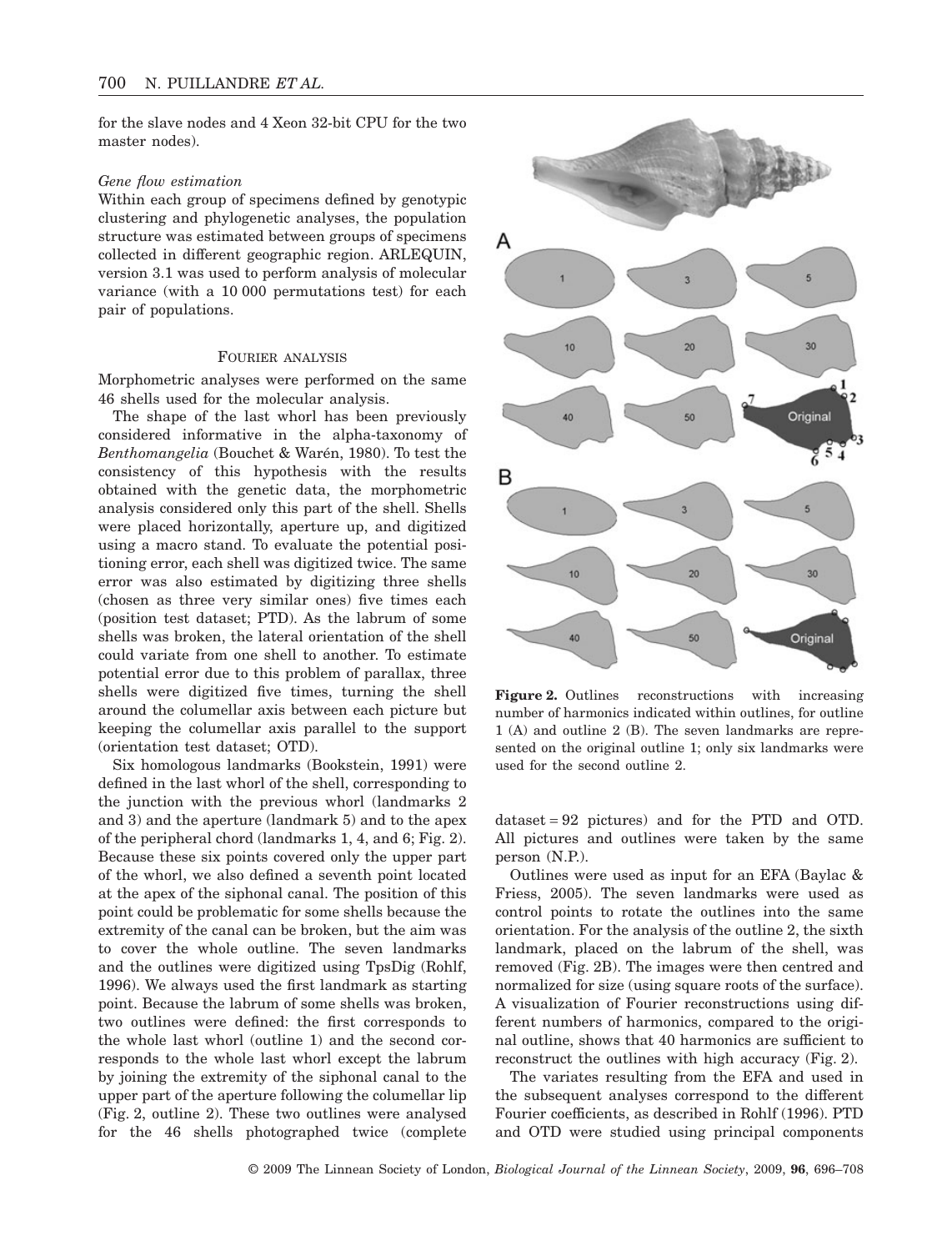analysis (PCA) for both outlines 1 and 2. To eliminate potential error due to the positioning of the shell, the mean of each pair of Fourier outlines corresponding to the two replicates of each specimen was used for the complete dataset, resulting in the study of 46 outlines. As few specimens were used, an exploratory analysis was first performed for the complete dataset using PCA to evaluate the level of variability within and among the groups then tested with canonical variate analysis (CVA). For CVA analysis, variability was maximized following two different grouping variables: the genetic groups as defined by the molecular analysis and the cruise of collection (Table 1). Visualizations of the outline deformations along the canonical axes were made using the procedure described by Monti *et al.* (2001). Multivariate regression parameters of Fourier coefficients were calculated using the depth of collection of each specimen as the independent grouping variable (the depth of collection is calculated as the mean between the depth at the beginning of the trawl and the depth at the end of the trawl; Table 1). The effect of the size of the last whorl on shape was also estimated, plotting the shape of the shell (measured as the projection on each axis of the CVA of the Fourier coordinates) as a function of the size of the specimens. All analyses were performed using specially devised MATLAB, version 5.2 functions implemented by M.B.

## **RESULTS**

#### MOLECULAR ANALYSIS

Forty-four specimens were sequenced for COI, resulting in a 658-bp fragment. No indels were found. Forty-four specimens were sequenced for 28S (42 in common with COI; Table 1), resulting in a 908-bp fragment after the alignment. The Kimura threeparameter model (K81uf+I+G, with  $I = 0.4654$  and  $G = 0.5381$ ) model for the COI gene and the Tamura– Nei model (TrN+I+G, with  $I = 0.6746$  and  $G = 0.6616$ ) model for the 28S gene were defined as the best fitting models.

#### *Genetic clustering*

For the COI gene, 25 different haplotypes were found among the 44 specimens, displaying 186 polymorphic loci, and a high haplotypic diversity (0.948). The distribution of pairwise genetic distances for the COI gene is clearly bimodal (Fig. 3). Indeed, the genetic distance between two specimens is either lower than 2.5% or higher than 7.5%. These two categories of distances are visualized in the NJ tree (not shown) as five long branches at the end of which from one to 28 genetically similar specimens are clustered. For clarity of discussion, we refer to these branches as 'groups' numbered from 1 to 5 (Table 1), although one includes only one specimen (17981). Specimens are from Panglao 05, BOA 1 and Salomon 2 for group 1; Aurora 07 and BOA 1 for group 2; Salomon 2 for group 3; Panglao 05 and Santo 06 for group 4; and Salomon 2 for group 5.

Results obtained with the 28S are congruent with those obtained with the COI gene. Overall variability for the 28S gene is less than for the COI gene, with only five different haplotypes among the 44 specimens, 36 polymorphic loci, and a haplotypic diversity of 0.584. This low level of variability does not allow the recognition of a gap between short and large genetic distances, but specimens displaying short distances with the COI gene possess exactly the same 28S sequence. This complete congruency between both genes is also provided in the Supporting



**Figure 3.** Histogram of genetic distances for the COI gene.

© 2009 The Linnean Society of London, *Biological Journal of the Linnean Society*, 2009, **96**, 696–708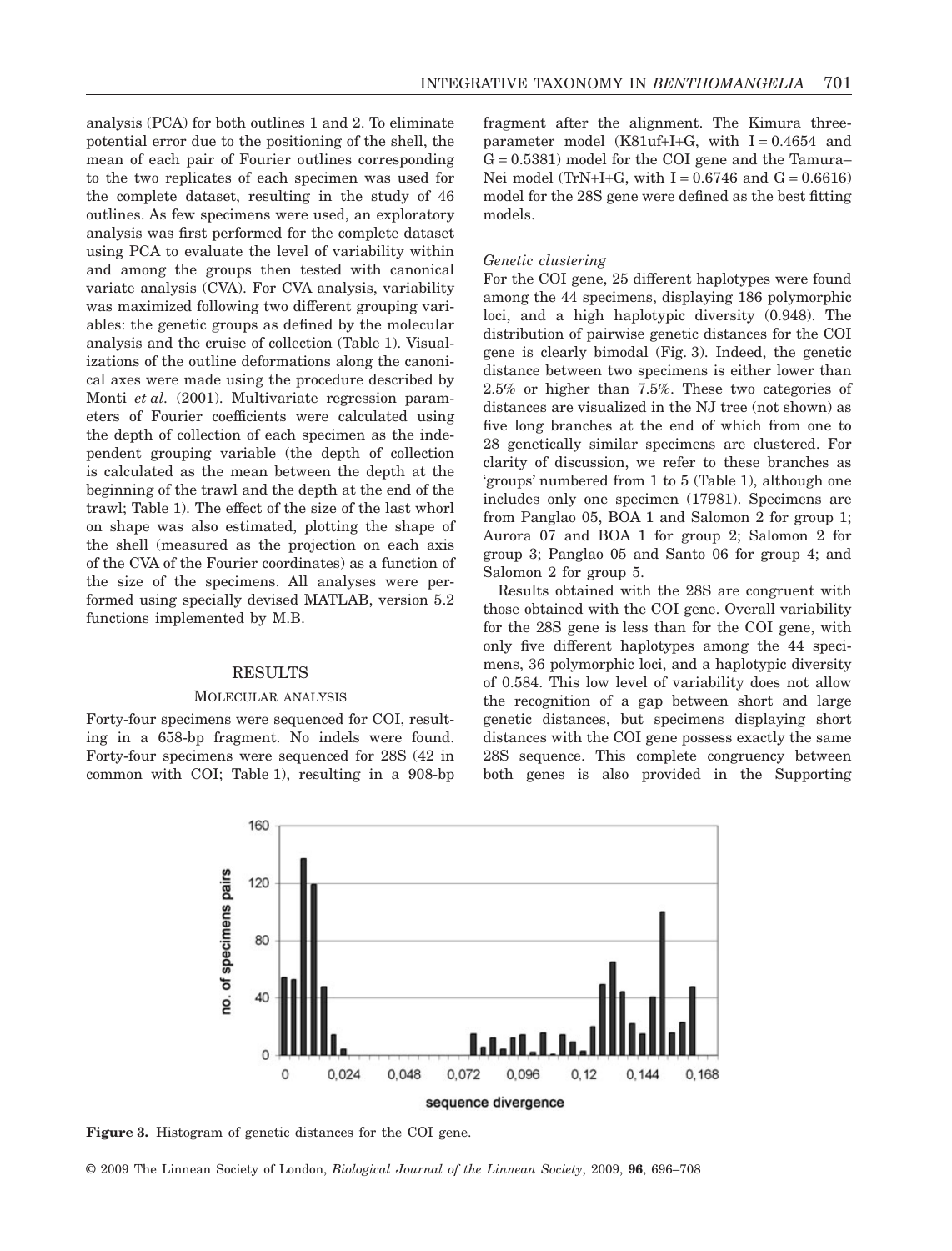information (Fig. S1). Indeed, the same five groups are recognized in the 28S and COI trees.

#### *Phylogenetic analysis*

The four genetic groups containing several specimens are found monophyletic with the BA for the COI gene, although the monophyly of one group is not supported (posterior probabilities  $> 0.99$  for groups 1, 4 and 5, posterior probabilities  $= 0.91$  for group 1; results not shown). Because no incongruence is found between the two genes, a dataset combining the two genes for 42 specimens is created. Here, the data were separated into two different unlinked partitions corresponding to the two analysed genes, each following the best fitting model of substitution estimated for each gene. The four groups are in this case found highly supported, but the relationships among the five groups are not confidently resolved (posterior probabilities  $< 0.95$ ; Fig. 4).

## *Gene flow estimation*

It was possible to estimate gene flows only for group 1 because it was the only one that sampled several specimens from each of the different geographic regions. Population structure was evaluated only with the COI gene because the 28S gene did not vary within groups. Three populations were defined: the first including five specimens from BOA 1 (Vanuatu), the second 13 specimens from Panglao 05 (Philippines), and the last ten specimens from Salomon 2 (Solomon Islands). The pairwise populations comparisons  $(F_{ST})$  among the three populations are 0.066  $(P-value = 0.106)$  between BOA 1 and Salomon 2;  $0.321$  (*P*-value = 0.014) between BOA 1 and Panglao 05; and 0.239 (*P*-value = 0.003) between Salomon 2 and Panglao 05.

#### FOURIER ANALYSIS

Analyses of potential error linked to positioning (PTD) or orientation (OTD) both show that variability between the replicates of the same shell is always less than the variability between different shells, as revealed by the PCA, except for the PTD with outline 1 (results not shown).

For both outlines 1 and 2, the PCA revealed high variability within and between genetic groups, allowing separation of two groups (genetic groups 1 and 3 versus genetic groups 2, 4 and 5; see Supporting information, Fig. S2A). The groups of specimens that correspond to different cruises of collection are not separated (see Supporting information, Fig. S2B).

The variable 'genetic groups' is significantly discriminant using CVA (*F*-test associated with the Wilk's lambda = 2.65, d.f. = 80,  $P < 10^{-4}$  and  $F = 2.90$ , d.f.  $= 80$ ,  $P < 10^{-4}$  for outliness 1 and 2, respectively). Axes 1 and 2 represent together 91.13% of the variance for outline 1 (Fig. 5A) and 86.19% for outline 2 (Fig. 5C). They allow the separation of the five genetic groups, except groups 4 and 5 for outline 2. The variable 'cruise of collection' is also significantly discriminant ( $F = 3.27$ , d.f. = 80,  $P < 10^{-4}$  and  $F = 2.27$ , d.f.  $= 80$ ,  $P < 10^{-4}$  for outlines 1 and 2, respectively). Axes 1 and 2 represent together 83.2% of the variance for outline 1 (Fig. 5B) and 80.84% for outline 2 (Fig. 5D). However, by contrast to the results obtained with the genetic groups, specimens from Panglao 05, Salomon 2 and BOA 1 are not completely discriminated.

The first axis shows up an opposition between short and large shells on one hand and more elongated and thin shells on the other hand for both CVA analyses (using 'genetic groups' or 'cruise of collection' as variables). This might be due to the strong relationships between these two variables  $(\chi^2: P < 10^{-4})$ . On the second axis, genetic groups are separated by the length of the siphonal canal (Fig. 5A, C), and specimens from different cruises of collection are separated by the shape of the curvature at the beginning of the siphonal canal (Fig. 5B, D), which is more marked for some specimens collected during Panglao 05.

The subsequent axes do not allow a better separation of the specimens from different cruises. The same patterns are conserved if the unique specimen of group 5 is removed (CVA using 'genetic groups' as variables), if the unique specimen of the cruise Santo 06 is removed (CVA using 'cruise of collection' as variables), or if only the groups with the most specimens are considered (genetic groups 1 and 2; CVA using 'genetic groups' as variables).

Multivariate regressions using the depth of collection as the independent grouping variable are not significant, whatever the number of axes used:  $\alpha = 0.86, 0.65, 0.50, \text{ and } 0.79 \text{ for outline } 1 \text{ and }$  $\alpha$  = 0.77, 0.85, 0.63 and 0.62 for outline 2, for 3, 5, 10, and 20 components, respectively.

To avoid problems due to the correlation of the different variables, and to estimate the level of morphological variability between different cruises of collection within a genetic group, CVA was performed within the one genetic cluster with multiple samples from multiple localities (group 1: six specimens from BOA 1, 13 from Panglao 05, and ten from Salomon 2) to test for geographic signal within group. The three different cruises are clearly separated on the two first axes, for both outlines 1 and 2 (results shown only for outline 1; Fig. 6). The first axis represents more than 87% of the variability and distinguishes Panglao 05 specimens from Salomon 2 and BOA 1 specimens, again based on the shape of the curvature at the beginning of the siphonal canal, as found with CVA including the complete dataset.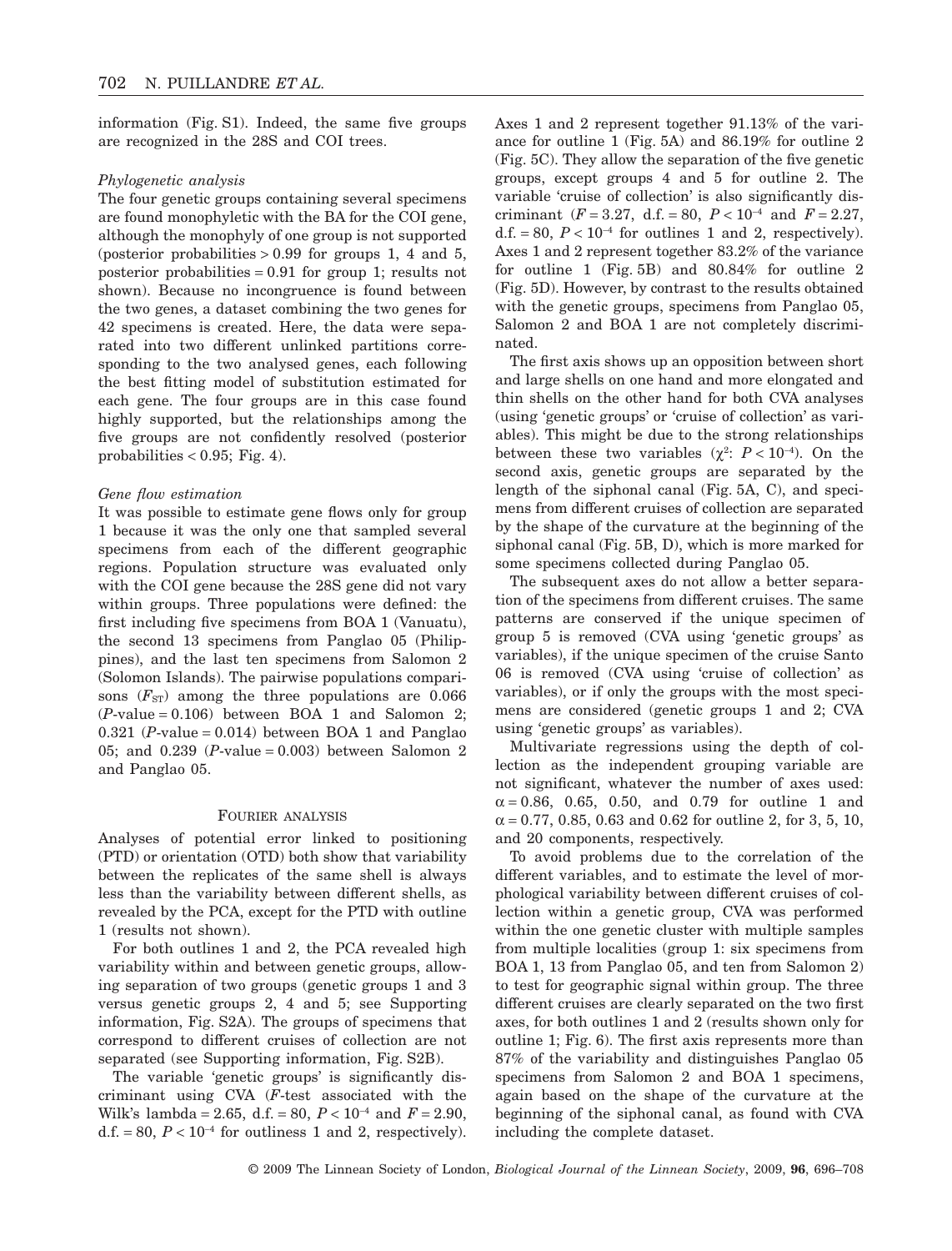

**Figure 4.** Bayesian tree for combined dataset corresponding to both genes. Posterior probabilities (>0.5) are given for each node. Groups are numbered top downwards from 1–5. For each group and for each cruise within group, one shell is illustrated (numbered from 1–9).

Multivariate regression using the depth of collection was also performed for the genetic groups 1 and 2: no significant correlation was found (group 1, outline 2:  $F = 0.505$ ,  $P = 0.770$ ; group 2, outline 1:  $F = 1.281, P = 0.396$ ; group 2, outline 2:  $F = 0.898$ ,  $P = 0.0.546$ , except for group 1 with outline 1

 $(F = 6.53, P < 10^{-4})$ . However, when removing one of the specimen (17987), whose labrum is broken, the test was no longer significant  $(F = 1.018, P = 0.1879)$ .

Finally, a potential effect of size on the shape of the last whorl between genetic groups or cruises of collection was tested: no significant correlation was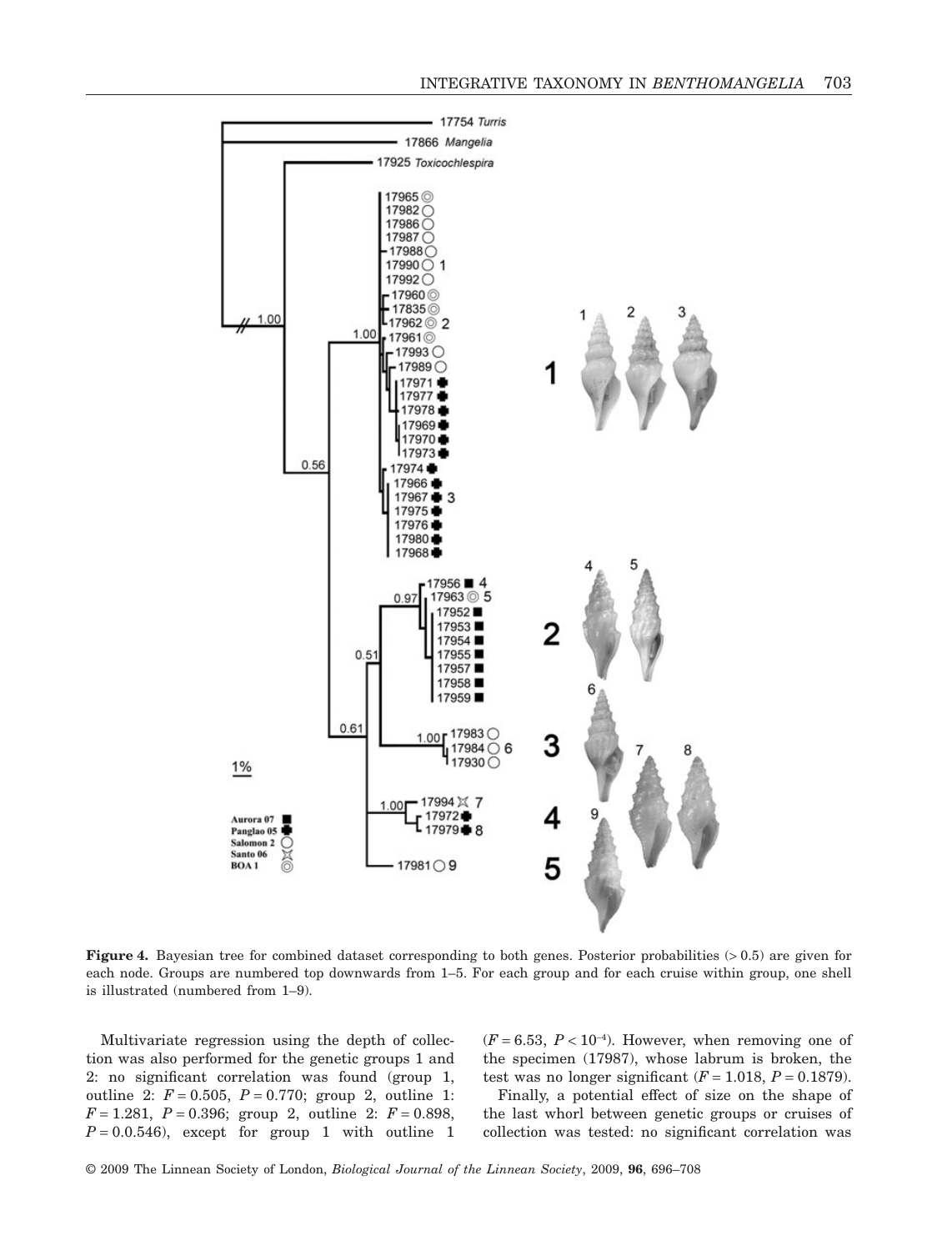

**Figure 5.** Canonical variate analysis (CVA) for the complete dataset. CVA for the first outline using genetic groups as grouping variable (A); CVA for the first outline using cruise of collection as grouping variable (B); CVA for the second outline using genetic groups as grouping variable (C); CVA for the second outline using cruise of collection as grouping variable (D). Superimposed outlines for minimum (dotted line) and maximum (full line) projections onto the two principal axes are represented.

found because the entire range of size is found in each numerous groups (genetic groups 1 and 2 and cruise of collection Panglao 05, BOA 1, Aurora 07, and Salomon 2). Results are shown only for the genetic groups, using the first axis of the CVA (see Supporting information, Fig. S3).

# DISCUSSION

## SPECIES DELIMITATION BASED ON GENETIC DATA

The number of specimens included in the molecular analysis performed with COI and 28S genes allows for the detection of five genotypic groups, four of which are represented by several specimens. Because there is a strict congruency between the two unlinked genes, our groups are not only clusters of haplotypes but real genotypic clusters (Mallet, 2001; Sites & Marshall, 2004). Phylogenetic analyses also suggest that the groups defined with the genotypic clustering criterion are monophyletic, thus each displaying an independent event of coalescence for two independent genes (COI and 28S), suggesting the absence of genetic exchange between the groups (Ferguson, 2002). Moreover, as three of the five groups include specimens from different geographic regions (e.g. Philippines and Vanuatu), the genetic groups do not reflect a geographic structure among distant populations. The expected dispersal capacity of the larvae of *Benthomangelia* supports the observed genotypic clustering as members of this genus have a planktotrophic protoconch (between 2.5 and three whorls), indicating that the larvae can stay in the water column for a long period and can potentially disperse long distances (Shuto, 1974).

Thus, on the basis of our results, five lineages can be recognized, and we propose these lineages as primary hypotheses of species delimitation in *Benthomangelia*. The first species (group 1) is identified as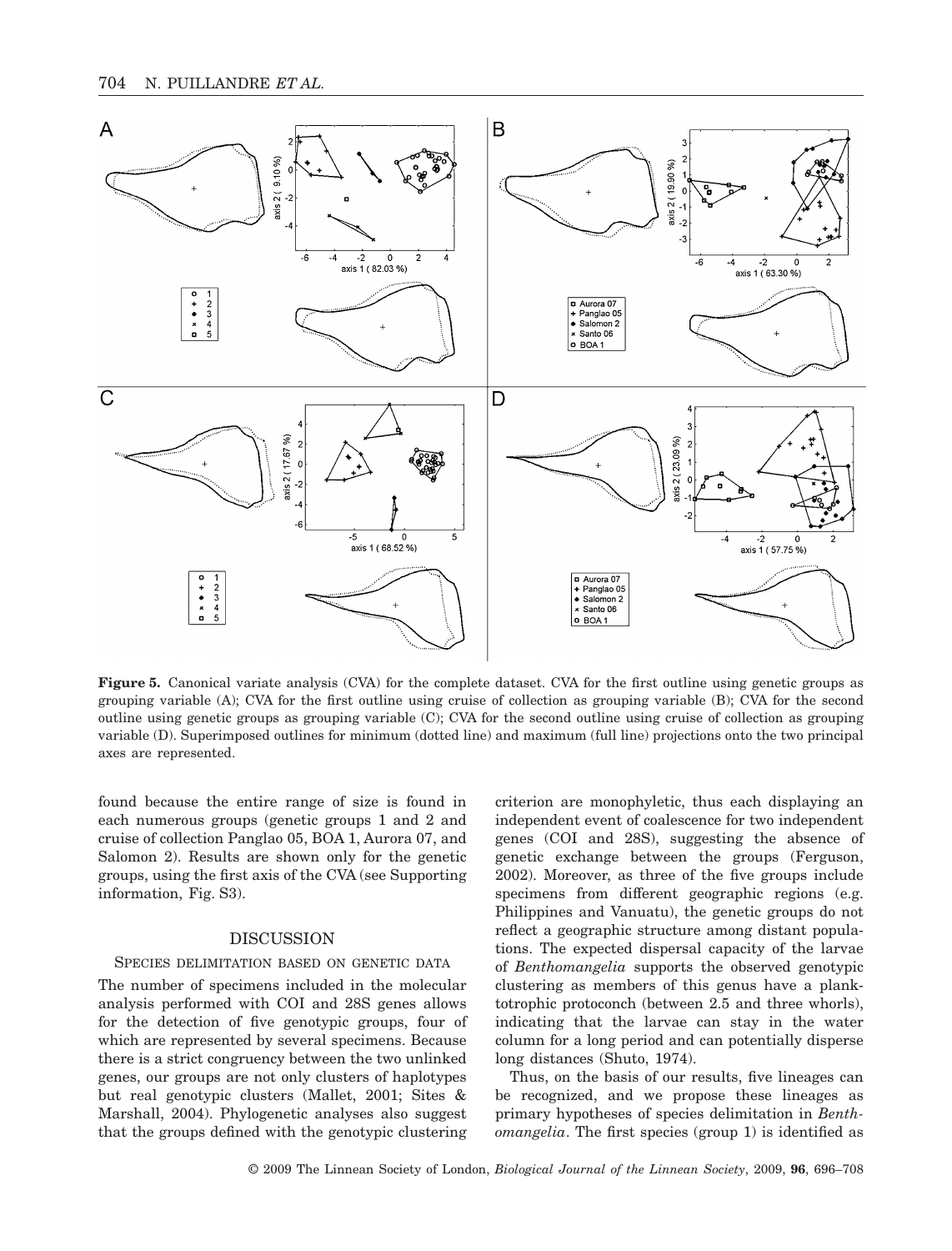

**Figure 6.** Canonical variate analysis (CVA) on the first outline for the genetic group 1. Superimposed outlines for minimum (dotted line) and maximum (full line) projections onto the two principal axes are represented.

*Benthomangelia trophonoidea*, and the four other species does not correspond to any of the nine other described species of *Benthomangelia*, and could thus constitute new species (A. Sysoev, pers. com.).

However, recent species are not necessarily characterized by high genetic distances between species or by reciprocal monophyly (Hickerson, Meyer & Moritz, 2006; Knowles & Carstens, 2007). Consequently, we cannot exclude the possibility that the moderate genetic structure within group 1, especially between the Philippines (Panglao 05 cruise) and the two others archipelagos (Solomon Islands and Vanuatu), is due to the presence of several species. This structure can also be interpreted as intraspecific genetic structure linked to geographic differentiation because the Philippines and Solomon islands are separated by more than 4000 km, and the Philippines and Vanuatu by more than 5000 km. Similarly, weak but nonnegligible genetic structure is found between Solomon Islands and Vanuatu, separated by only 1200 km.

The only group present in three different geographic regions is also the group with the most specimens. Consequently, the apparently limited geographic distribution of some species, illustrated by the strong correlation between the two variables 'genetic groups' and 'cruise of collection', can only be an artefact due to undersampling of some species. Furthermore, it is important to note that our data set does not cover the whole genus because the whole Pacific is not sampled and putative distinct species of *Benthomangelia* from the Atlantic are not represented (Bouchet & Warén, 1980).

# COMPARISON WITH MORPHOLOGICAL RESULTS

Although the heritability of morphologic characters is difficult to document, the use of objective and repeatable morphometric analysis allows retrieving the five genetic groups. A large part of the morphological variability of the last whorl of the shell gives valuable characters to delimit species. Specimens from genetic group 1 are characterized by a more elongated shell and a long canal; those from group 2 also by a long canal, but a relatively short last whorl; and those from group 4 by a short shell and a short canal. Outline 2 does not distinguish genetic groups 4 and 5, suggesting that the labrum could also be a valuable character to delimit species (A. J. Kohn, pers. com.).

However, the morphometric analysis also revealed that a part of the variability of the shape of the shell imparts the separation of specimens collected during different cruises within group 1. Thus, specimens of group 1 collected during Panglao 05 are characterized by a more vaulted siphonal canal, by contrast to the specimens collected during Salomon 2 and BOA 1. The morphologic differentiations between geographic groups within group 1 can be either associated with the genetic structure found between the same groups or with the morphologic plasticity of the shell in response to different environment conditions encountered in the different archipelagos. The potential combination of genetic and environmental effects on the shape of the shells constitutes one of the reasons why it is difficult to use solely the morphological characters in such a problematic groups.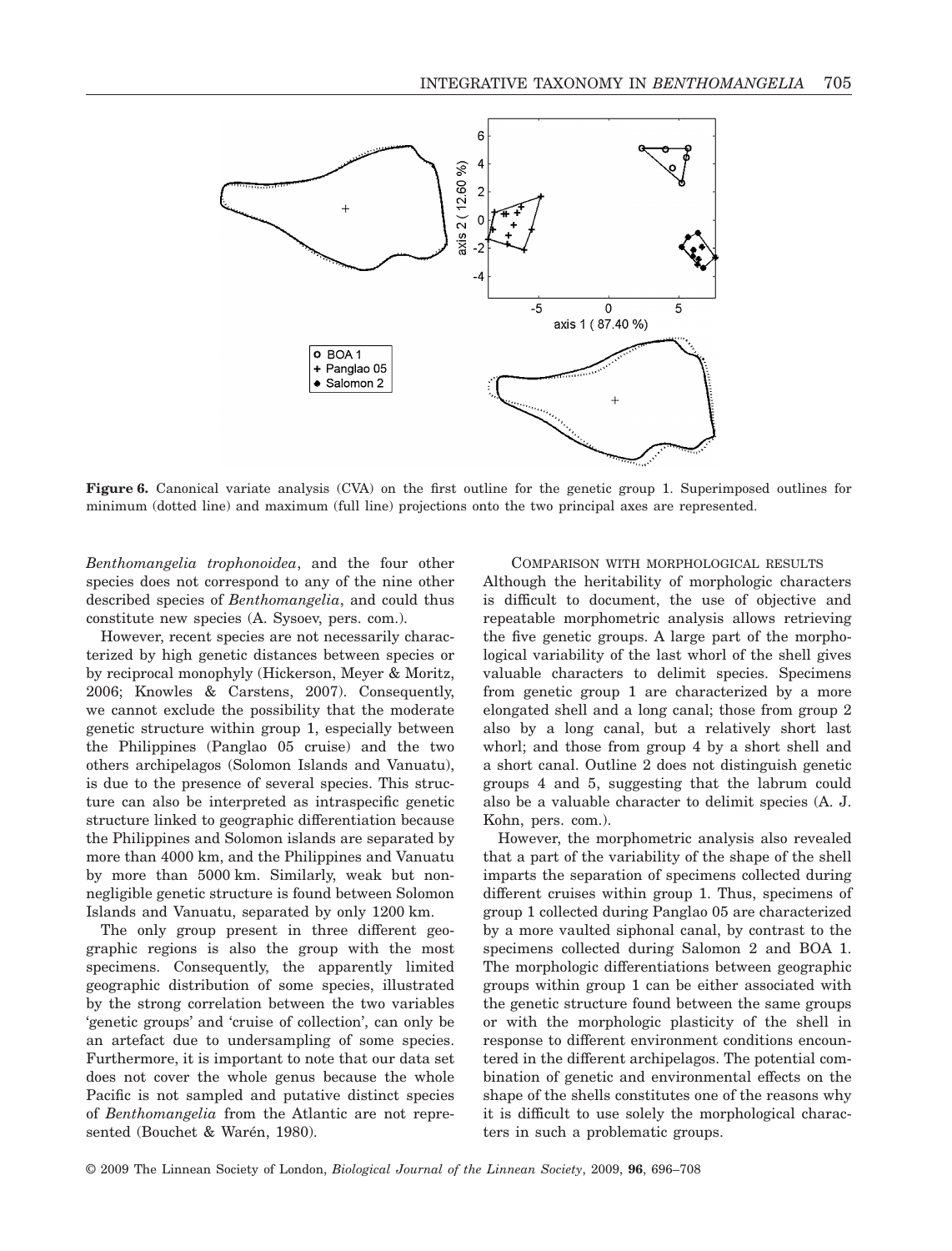# ON THE USE OF SHELL CHARACTERS TO DELIMIT SPECIES

Shell characters are known to be highly plastic, and several studies clearly identify characters that vary according to environmental factors: shells can be thicker (Brookes & Rochette, 2007) and their shape can be modified in response to the presence of predators (Palmer, 1990), to flow velocity (Baker *et al.*, 2004), or biochemical conditions (Chiu *et al.*, 2002), and ornamentation of the shell can vary along with the environment (Yeap, Black & Johnson, 2001). The analysis of several character sets, such as DNA and morphology, is required to avoid the use of characters that reflects environmental differences rather than taxonomic differences (Samadi *et al.*, 2000; Bichain *et al.*, 2007; Y. I. Kantor *et al.*, in press). For example, in the pulmonate genus *Radix*, shell characters are correlated with environmental factors, and do not differ constantly among the species defined with DNA (Pfenninger *et al.*, 2006). This suggests that erroneous species delimitations based on unsuitable morphological characters are likely to be widespread in molluscs with species description based solely on shell characters. Without a test of morphological characters using an integrative approach, taxonomists risk defining species based on nongenetically determined characters (Godfray, 2007). Mating trials are useful to test for species boundaries (Ribi & Porter, 1995; Pickles & Grahame, 1999) but such tests are difficult to conduct with deep-sea groups such as *Benthomangelia*. In these cases, combining genetic and morphological analyses appears to be a robust method to propose hypotheses of species delimitations.

## **CONCLUSION**

In *Benthomangelia*, we demonstrate that the morphological characters analysed are congruent with the groups recognized by genetic analyses. Thus, they can be used in systematic studies to delimitate species and identify specimens. Furthermore, the use of reproducible methods, for both genetic and morphological analyses, will allow future tests of these hypotheses of species delimitation, including not only more replicates, but also other species that are not represented in the present study. The identification of taxonomically valuable morphological characters (i.e. genetically determined) is of particular interest for marine gastropods, where the majority of collected specimens are empty shells. In the perspective of a more complete assessment of species diversity of *Benthomangelia*, CVA analyses performed with genetically and morphologically characterized specimens can be used as a guideline to include, in the

same analysis, empty shells for which DNA characters are not available.

# ACKNOWLEDGEMENTS

We are grateful to Philippe Bouchet and Bertrand Richer de Forges, cruise leaders of several deep-sea cruises of the Tropical Deep Sea Benthos programme on board R/V *Alis* that generated the deep-sea samples used in the present study. This work was supported by the Consortium National de Recherche en Génomique, and the Service de Systématique Moléculaire of the Muséum National d'Histoire Naturelle (IFR 101). It is part of the agreement no.2005/67 between the Genoscope and the Muséum National d'Histoire Naturelle on the project 'Macrophylogeny of life' directed by Guillaume Lecointre. We also thank Allowen Evin, Raphaël Cornette, and Vincent Debat ('Plateforme Morphométrie') for their help in the morphological analysis; and Philippe Jarne for constructive comments on the manuscript. The authors thank Line Le Gall, Mandë Holford, Alan J. Kohn, and two anonymous referees whose comments greatly improved the quality of the manuscript.

## REFERENCES

- **Baker AM, Sheldon F, Somerville J, Walker KF, Hughes JM. 2004.** Mitochondrial DNA phylogenetic structuring suggests similarity between two morphologically plastic genera of Australian freshwater mussels (Unionoida: Hyriidae). *Molecular Phylogenetics and Evolution* **32:** 902–912.
- **Baylac M, Friess M. 2005.** Fourier descriptors, Procrustes superimpositions and data dimensionality: An example of cranial shape analysis in modern human populations. In: Slice DE, ed. *Modern morphometrics in physical anthropology*. Chicago, IL: Kluwer, 145–165.
- **Bichain JM, Boisselier MC, Bouchet P, Samadi S. 2007.** Delimiting species in the genus *Bythinella* (Mollusca: Caenogastropoda: Rissooidea): molecular and morphometric approachs. *Malacologia* **49:** 291–311.
- **Bookstein FL. 1991.** *Morphometric tools for landmark data: geometry and biology*. Cambridge: Cambridge University Press.
- **Bouchet P. 1990.** Turrid genera and mode of development: the use and abuse of protoconch morphology. *Malacologia* **32:** 69–77.
- **Bouchet P, Lozouet P, Maestrati P, Héros V. 2002.** Assessing the magnitude of species richness in tropical marine environments: exceptionnally high numbers of molluscs at a new Caledonian site. *Biological Journal of the Linnean Society* **75:** 421–436.
- **Bouchet P, Sysoev A. 2001.** *Typhlosyrinx*-like tropical deep-water turriform gastropods (Mollusca, Gastropoda, Conoidea). *Journal of Natural History* **35:** 1693–1715.
- **Bouchet P, Warén A. 1980.** Revision of the north-east Atlantic bathyal and abyssal Turridae (Mollusca, Gastropoda). *Journal of Molluscan Studies* **SuppI. 8:** 1–19.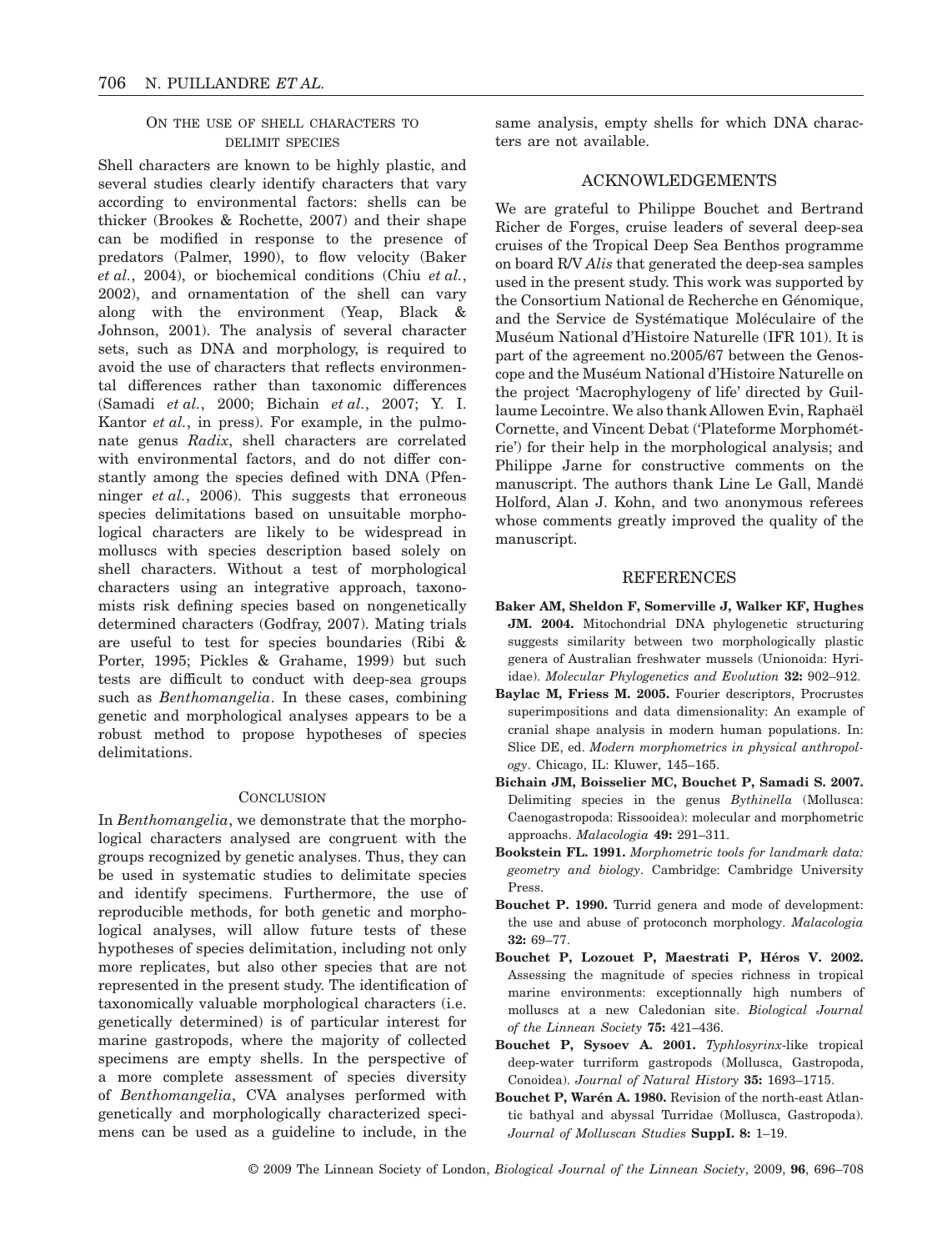- **Boyle EE, Zardus JD, Chasea MR, Ettera RJ, Rex MA. 2004.** Strategies for molecular genetic studies of preserved deep-sea macrofauna. *Deep-Sea Research I* **51:** 1319–1336.
- **Brookes JI, Rochette R. 2007.** Mechanism of a plastic phenotypic response: predator-induced shell thickening in the intertidal gastropod *Littorina obtusata*. *Journal of Evolutionary Biology* **20:** 1015–1027.
- **Chiu YW, Chen HC, Lee SC, Chen CA. 2002.** Morphometric analysis of shell and operculum variations in the viviparid snail, *Cipangopaludina chinensis* (Mollusca: Gastropoda), in Taiwan. *Zoological Studies* **41:** 321–331.
- **Darlu P, Tassy P. 1993.** *La reconstruction phylogénétique. Concepts et méthodes*. Paris: Masson.
- **De Queiroz K. 1998.** The general lineage concept of species, species criteria, and the process of speciation: a conceptual unification and terminological recommendations. In: Howard DJ, Berlocher SH, eds. *Endless forms. Species and speciation*. Oxford: Oxford University Press, 57–75.
- **De Queiroz K. 2007.** Species concepts and species delimitation. *Systems Biology* **56:** 879–886.
- **Excoffier L, Laval G, Schneider S. 2005.** Arlequin ver. 3.0: an integrated software package for population genetics data analysis. *Evolutionary Bioinformatics Online* **1:** 47–50.
- **Ferguson JWH. 2002.** On the use of genetic divergence for identifying species. *Biological Journal of the Linnean Society* **75:** 509–516.
- **Floyd R, Abebe E, Papert A, Blaxter M. 2002.** Molecular barcodes for soil nematode identification. *Molecular Ecology* **11:** 839–850.
- **Folmer O, Black M, Hoeh W, Lutz R, Vrijenhoek R. 1994.** DNA primers for amplification of mitochondrial cytochrome c oxidase subunit I from diverse metazoan invertebrates. *Molecular Marine Biology and Biotechnology* **3:** 294–299.
- **Funk DJ, Omland KE. 2003.** Species-level paraphyly and polyphyly: frequency, causes, and consequences, with insights from animal mitochondrial DNA. *Annual Review of Ecology Evolution and Systematics* **34:** 397–423.
- **Godfray HCJ. 2007.** Linnaeus in the information age. *Nature* **446:** 259–260.
- **Hebert PDN, Cywinska A, Ball SL, deWaard JR. 2003.** Biological identifications through DNA barcodes. *Proceedings of the Royal Society of London Series B, Biological Sciences* **270:** 313–321.
- **Hickerson JH, Meyer CP, Moritz C. 2006.** DNA barcoding will often fail to discover new animal species over broad parameter space. *Systematic Biology* **55:** 729–739.
- **Hollander J, Collyer ML, Adams DC, Johannesson K. 2006.** Phenotypic plasticity in two marine snails: constraints superseding life history. *Journal of Evolutionary Biology* **19:** 1861–1872.
- **Huelsenbeck JP, Ronquist F, Hall B. 2001.** MrBayes: bayesian inference of phylogeny. *Bioinformatics* **17:** 754–755.
- **Jovelin R, Justine JL. 2001.** Phylogenetic relationships within the Polyopisthocotylean monogeneans (Plathyhelminthes) inferred from partial 28S rDNA sequences. *International Journal for Parasitology* **31:** 393–401.
- **Kantor YI, Puillandre N, Olivera B, Bouchet P. In press.** Morphological proxies for taxonomic decision in turrids

(Mollusca, Neogastropoda): a test of the value of shell and radula characters using molecular data. *Zoological Science*, in press.

- **Knowles LL, Carstens BC. 2007.** Delimiting species without monophyletic gene trees. *Systematic Biology* **56:** 887–895.
- **Mallet J. 2001.** The speciation revolution. *Journal of Evolutionary Biology* **14:** 887–888.
- **Meyer PC, Paulay G. 2005.** DNA bracoding: error rates based on comprehensive sampling. *PLoS Biology* **3:** 1–10.
- **Monteiro A, Tenorio M, Poppe G. 2004.** *The West African and Mediterranean species of Conus*. Hackenheim: Conch-Books.
- **Monti L, Baylac M, Lalanne-Cassou B. 2001.** Elliptic Fourier analysis of the form of genitalia in two *Spodoptera* species and their hybrids (Lepidoptera: Noctuidae). *Biological Journal of the Linnean Society* **72:** 391–400.
- **Nichols R. 2001.** Gene trees and species trees are not the same. *Trends in Ecology and Evolution* **16:** 358–364.
- Palmer AR. 1990. Effect of crab effluent and scent of damaged conspecifics on feeding, growth, and shell morphology of the Atlantic dogwhelk *Nucella lapillus* (L.). *Hydrobiologia* **193:** 155–182.
- **Pfenninger M, Cordellier M, Streit B. 2006.** Comparing the efficacy of morphologic and DNA-based taxonomy in the freshwater gastropod genus *Radix* (Basommatophora, Pulmonata). *BMC Evolutionary Biology* **6:** 100.
- **Pickles AR, Grahame J. 1999.** Mate choice in divergent morphs of the gastropod mollusc *Littorina saxatilis* (Olivi): speciation in action? *Animal Behaviour* **58:** 181–184.
- **Posada D, Crandall KA. 2001.** Selecting models of nucleotide substitution: an application to human immunodeficiency virus 1 (HIV-1). *Molecular Biology and Evolution* **18:** 897–906.
- **Puillandre N, Samadi S, Boisselier MC, Sysoev AV, Kantor YI, Cruaud C, Couloux A, Bouchet P. 2008.** Starting to unravel the toxoglossan knot: Molecular phylogeny of the 'turrids' (Neogastropoda: Conoidea). *Molecular Phylogenetics and Evolution* **47:** 1122–1134.
- **Ribi G, Porter AH. 1995.** Mating between two hybridizing species, *Viviparus ater* and *V. contectus* (Mollusca: Prosobranchia). *Animal Behaviour* **49:** 1389–1398.
- **Rohlf FJ. 1996.** TpsDig. Available at Stony Brook. [http](http://life.bio.sunysb.edu/morph):// [life.bio.sunysb.edu/morph](http://life.bio.sunysb.edu/morph)/.
- **Röckel D, Rolan E, Monteiro A. 1980.** *Cone shells from Cape Verde Islands. A difficult puzzle*. Feito: Vigo.
- **Samadi S, Barberousse A. 2006.** The tree, the network, and the species. *Biological Journal of the Linnean Society* **89:** 509–521.
- **Samadi S, Roumegoux A, Bargues MD, Mas-Coma S, Yong M, Pointier JP. 2000.** Morphological studies of Lymnaeid snails from the human Fasciolasis endemic zone of Bolivia. *Journal of Molluscan Studies* **2000:** 31–44.
- **Shuto T. 1974.** Larval ecology of prosobranch gastropods and its bearing on biogeography and paleontology. *Lethaia* **7:** 239–256.
- **Sites JW, Marshall JC. 2003.** Delimiting species: a Renaissance issue in systematic biology. *Trends in Ecology and Evolution* **19:** 462–470.